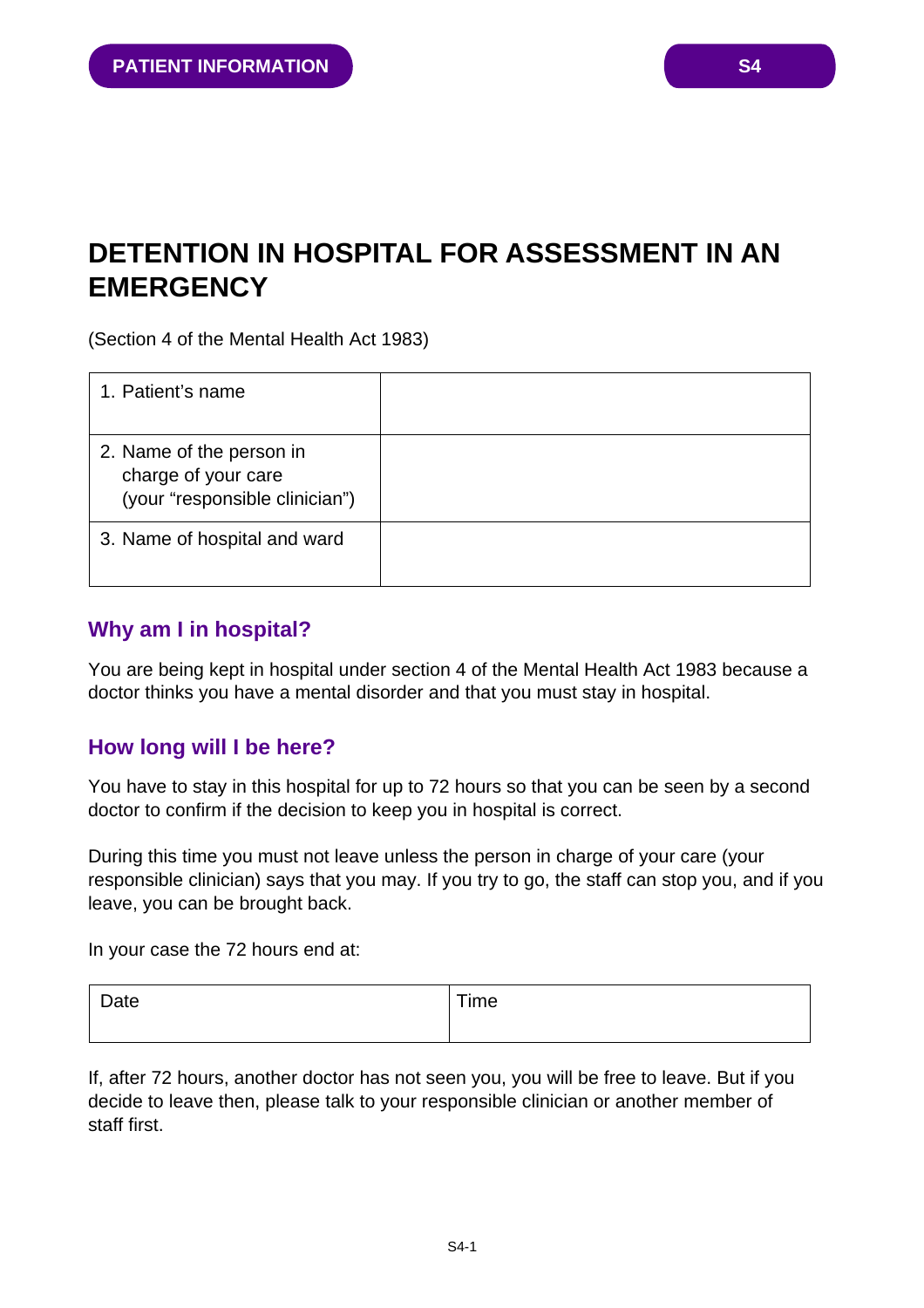## **What happens next?**

When the second doctor sees you, they may say that you need to stay in hospital for longer. That doctor, or your responsible clinician, will tell you why and for how long this is likely to be. You will be given another leaflet that explains this. If they decide that you do not need to stay, either they or another member of staff will talk to you about what other help you should have.

# **Will I be given treatment?**

The hospital staff will tell you about any treatment they think you need. You have the right to refuse any treatment you do not want. Only in special circumstances, which would be explained to you, can you be given treatment you do not agree to.

## **Can I appeal?**

Yes, you can appeal against the decision to keep you in hospital under section 4.

To do this, you can ask the Hospital Managers to let you leave. You can do this at any time. The Hospital Managers are a special committee of people set up within the hospital to decide whether people should be kept in hospital. They may want to talk to you before deciding whether to let you leave.

You can write to the Hospital Managers at:

Or you can ask a member of staff to help you contact the Hospital Managers.

Your nearest relative can also write to the Hospital Managers to say that they want you to be allowed to leave hospital. This leaflet explains further down who your nearest relative is. If your nearest relative does this, the Hospital Managers must let you leave within 72 hours unless your responsible clinician tells them you might be a danger to yourself or other people if you are allowed to leave. If this happens, it will be another six months before your nearest relative will be able to tell the Hospital Managers again that they want you to leave, if you are still being kept in hospital then.

You can also ask a Tribunal to say you should no longer be kept in hospital.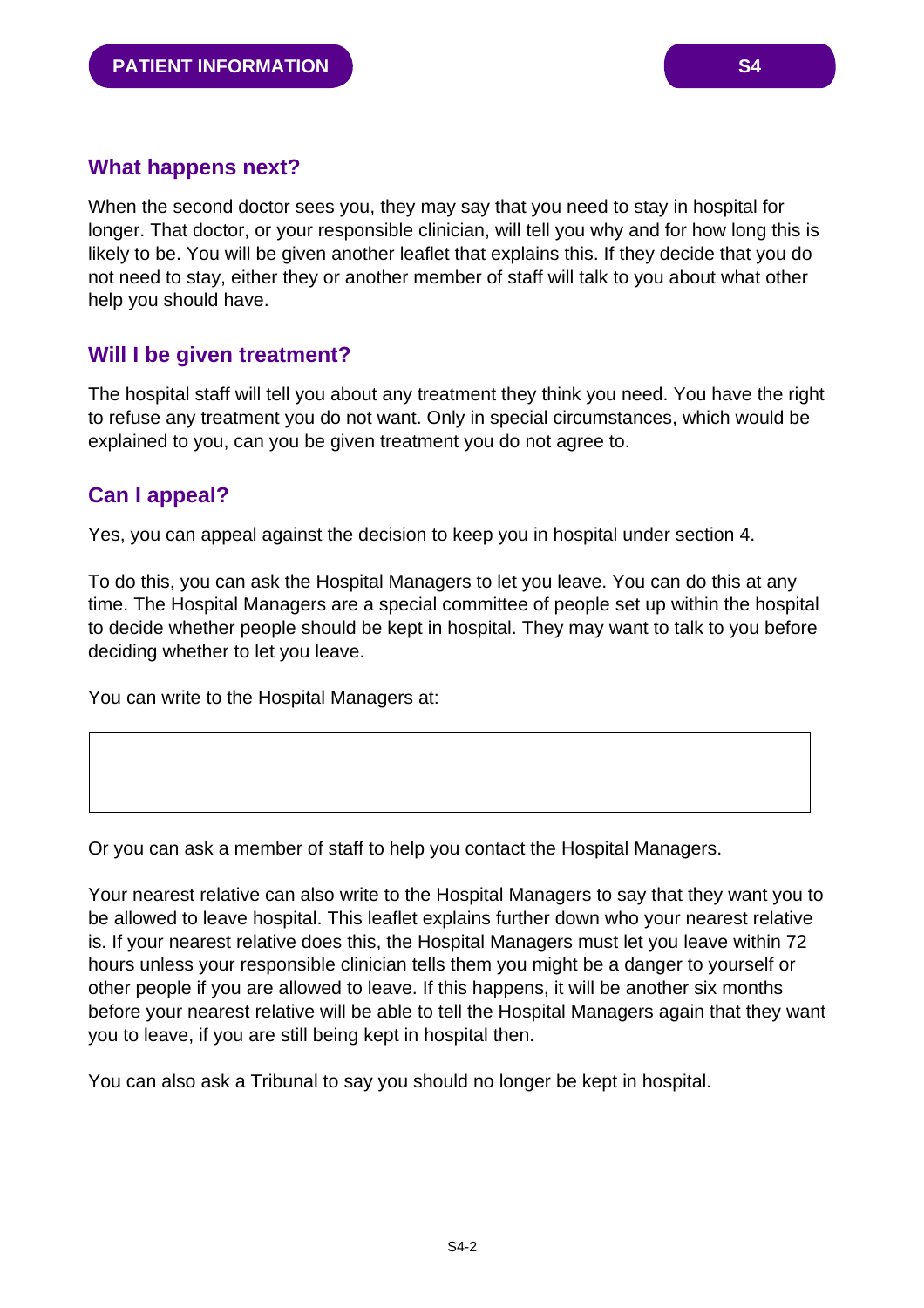The Tribunal is an independent panel which can decide whether you should be allowed to leave the hospital. It will hold a meeting with you and with staff from the hospital who know you. This meeting is called a "hearing". You can ask someone else to come to the hearing to help you, if you want. Before the hearing, the members of the Tribunal will read reports from the hospital about you and your care. One of the members of the Tribunal will also come to talk to you.

The Tribunal will probably not be able to do this until after the 72 hours is up. So there will only be a hearing if the second doctor has decided that you need to be kept in hospital for longer than that.

If you want to apply to the Tribunal you can write to:

The Tribunals Service PO BOX 8793 5th Floor Leicester LE1 8BN Tel. 0845 2232022

You can ask a solicitor to write to the Tribunal for you and help you at the hearing. The hospital and the Law Society have a list of solicitors who specialise in this. You will not have to pay for help from a solicitor with this. It is free of charge under the Legal Aid scheme.

# **Letting your nearest relative know**

A copy of this leaflet will be given to the person the Mental Health Act says is your nearest relative.

There is a list of people in the Mental Health Act who are treated as your relatives. Normally, the person who comes highest in that list is your nearest relative. The hospital staff can give you a leaflet which explains this and what rights your nearest relative has in connection with your care and treatment.

In your case, we have been told that your nearest relative is:

If you do not want this person to receive a copy of the leaflet, please tell your nurse or another member of staff.